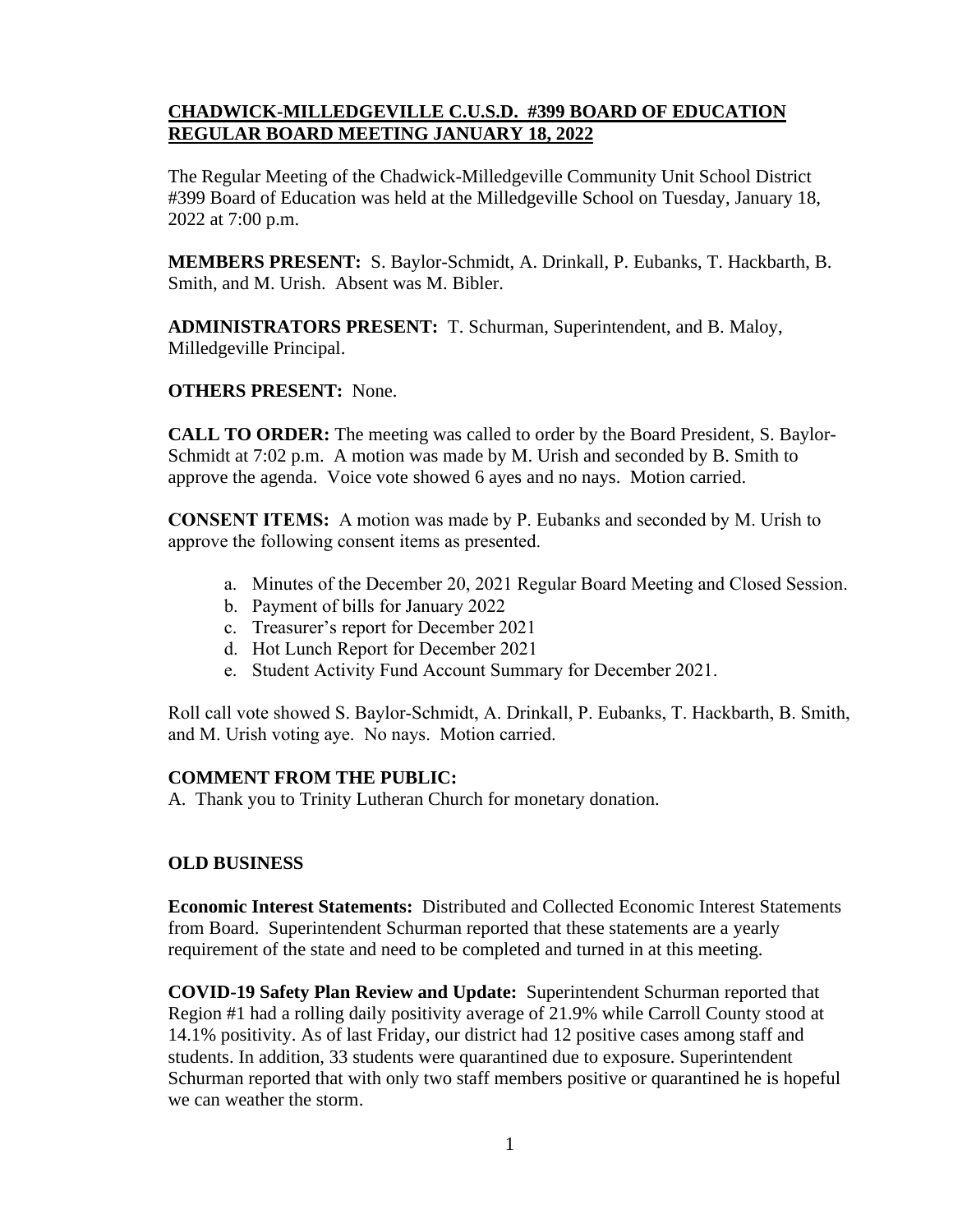# **JANUARY 18, 2022 REGULAR BOARD MEETING CONT.**

#### **NEW BUSINESS**

**Fiscal 2023 Budget:** A motion was made by P. Eubanks and seconded by A. Drinkall to authorize Superintendent Tim J. Schurman to begin work on the Fiscal 2023 budget. Roll call vote showed S. Baylor-Schmidt, A. Drinkall, P. Eubanks, T. Hackbarth, B. Smith, and M. Urish voting aye. No nays. Motion carried.

**Approve Proposed Project to Enlarge Weight Room Door:** A motion was made by B. Smith and seconded by T. Hackbarth to approve the proposed project to enlarge the weight room door. Roll call vote showed S. Baylor-Schmidt, A. Drinkall, P. Eubanks, T. Hackbarth, B. Smith, and M. Urish voting aye. No nays. Motion carried. Superintendent Schurman reported that the narrowness of the current door makes freight deliveries difficult and this is the only path for janitors to remove trash, furnishings, etc. without having to navigate stairs.

### **CLOSED SESSION**

A motion was made by A. Drinkall and seconded by B. Smith to convene in closed session at 7:46 p.m. in order to consider information regarding the appointment, employment, or dismissal of an employee or officer; and to discuss student disciplinary matters. Roll call vote showed S. Baylor-Schmidt, A. Drinkall, P. Eubanks, T. Hackbarth, B. Smith, and M. Urish voting aye. No nays. Motion carried.

A motion was made by A. Drinkall and seconded by T. Hackbarth to reconvene into regular open session at 7:56 p.m. Voice vote showed 6 ayes and no nays. Motion carried.

# **NO MOTIONS OUT OF CLOSED SESSION**

#### **ADMINISTRATIVE BUSINESS**

- A. Report on School Improvement Day Held on Friday, January 14, 2022. K-12 staff received training on School Safety and Intruder Response. In addition, K-5 staff reviewed new possible ELA curriculum resources.
- B. Legal issues.
- C. Report on Educational and Legislative Issues Superintendent Schurman reported that the Governor is not going to sign the Unlimited COVID-19 Sick Day bill which was passed by the State of Illinois Legislature. In addition, we expect fewer bills this legislative session due to the election.
- D. Early Step Pre-School Report Current enrollment is 37, which is near capacity.
- E. Principal's Report is enclosed. Mr. Maloy announced the high school honor roll for second quarter. He also updated the board about 8 Man Football and IHSA recognition.